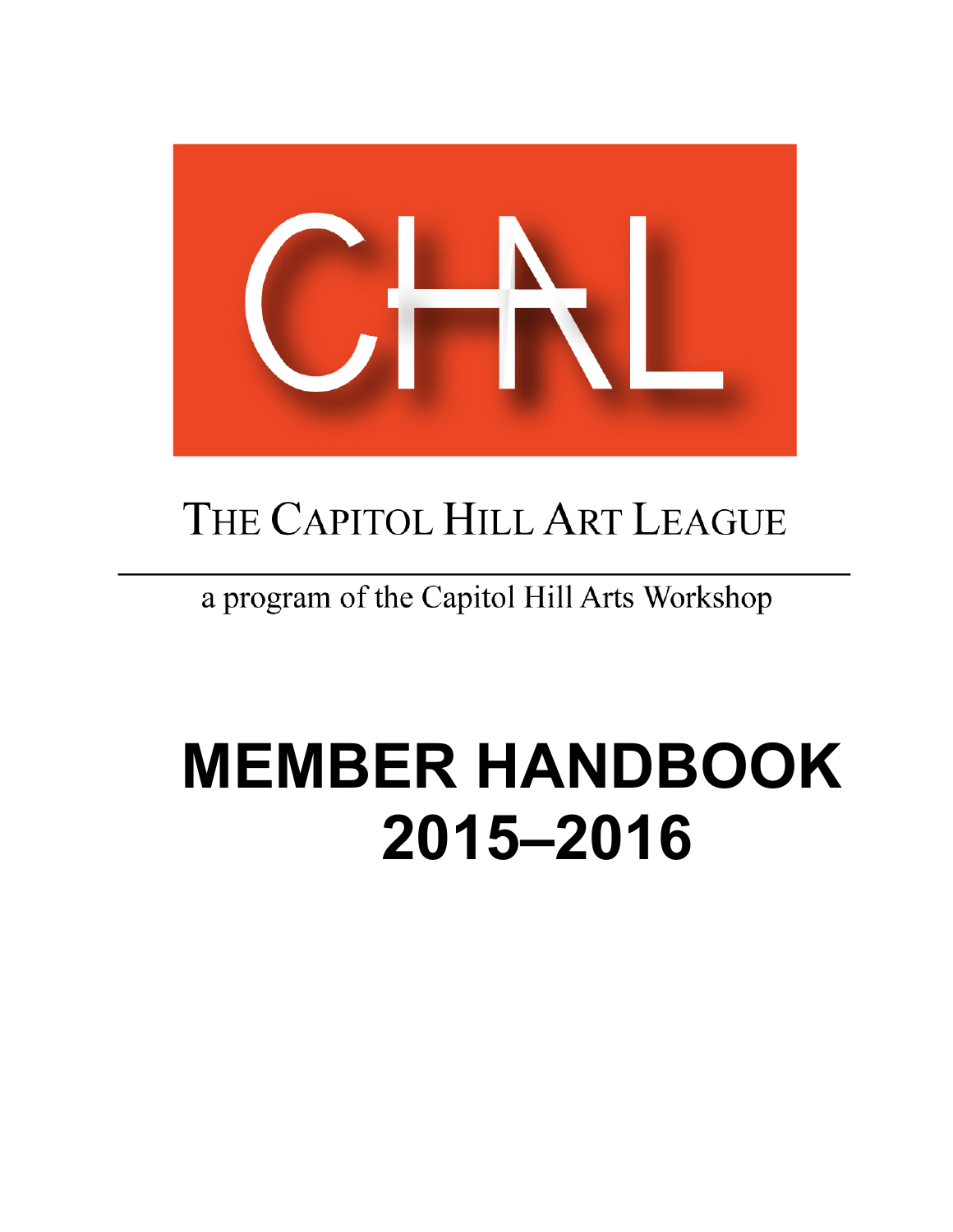### **CHAL MEMBER HANDBOOK – TABLE OF CONTENTS**

| <b>Mission Statement</b>                    | $\overline{2}$ |
|---------------------------------------------|----------------|
| <b>Contact Information</b>                  | 2              |
| Who We Are and What We Do                   | 3              |
| How to Become a Member                      | 4              |
| The CHAL Year                               | 4              |
| <b>Annual Meeting</b>                       | 5              |
| <b>Process for Submitting Work</b>          | 5              |
| How to Prepare Your Work for Exhibit        | 6              |
| <b>Judging and Posting Results</b>          | 7              |
| <b>Picking Up Work</b>                      | 8              |
| <b>How Sales Are Handled</b>                | 9              |
| Sales After Exhibit and Referrals for Sales | 9              |
| <b>Steering Committee</b>                   | 10             |
| <b>Calendar for Current Year</b>            | See Insert     |

#### **Mission of the Capitol Hill Art League**

CHAL's mission is to provide artists with opportunities to meet each other, exchange views and information about art, and learn and receive encouragement and professional contact with artists and jurors in a friendly environment; to give artists opportunities to exhibit and sell their work in a gallery setting; and to promote the growth and appreciation of visual arts in the Capitol Hill community and the Washington region.

> The Capitol Hill Art League Located in the Capitol Hill Arts Workshop 545 Seventh Street SE Washington DC 20003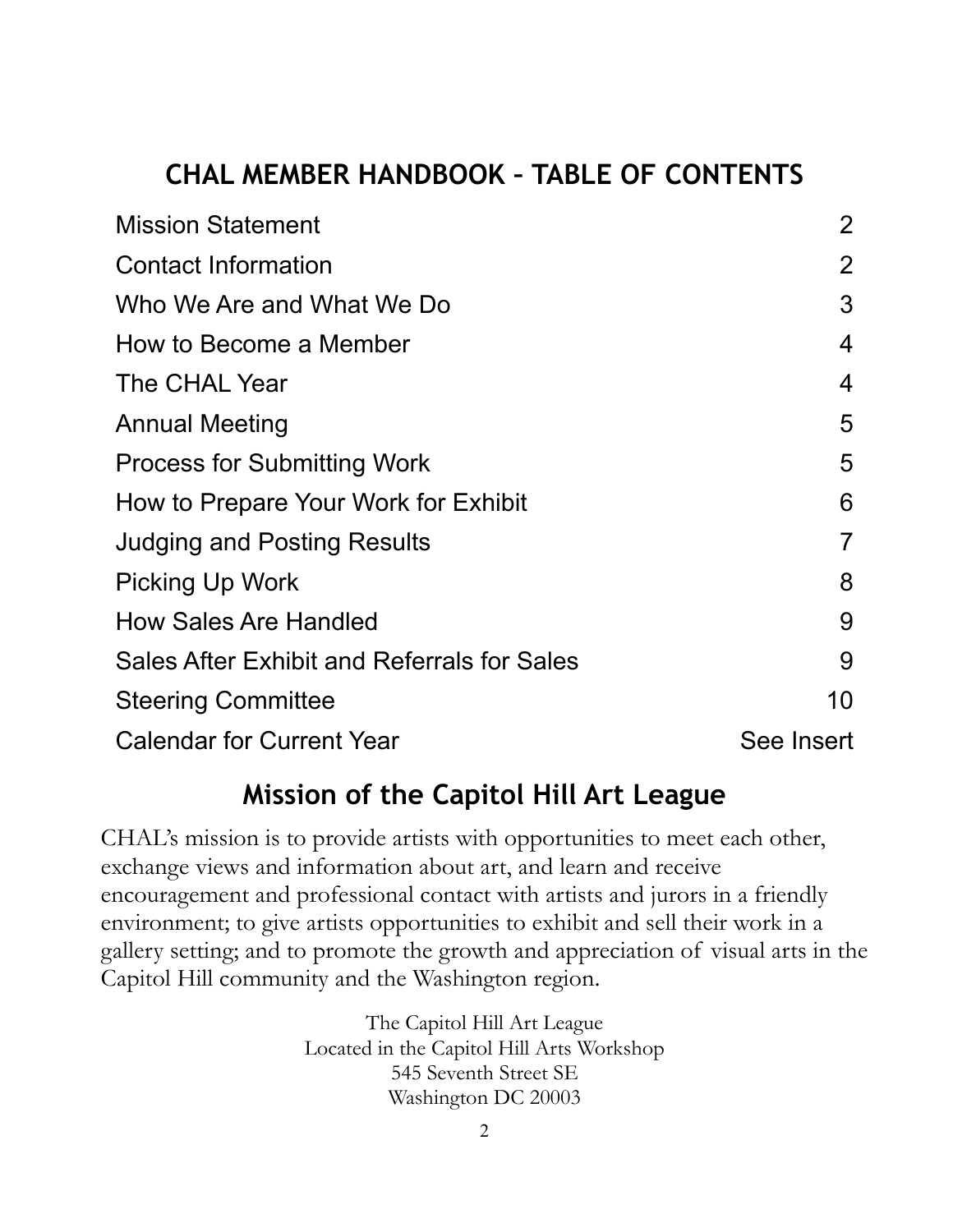202-547-6839



[caphillartleague@yahoo.com](mailto:caphillartleague@yahoo.com) [www.caphillartleague.org](http://www.chaw.org/affiliates) [www.facebook.com/caphillartleague](http://www.facebook.com/caphillartleague)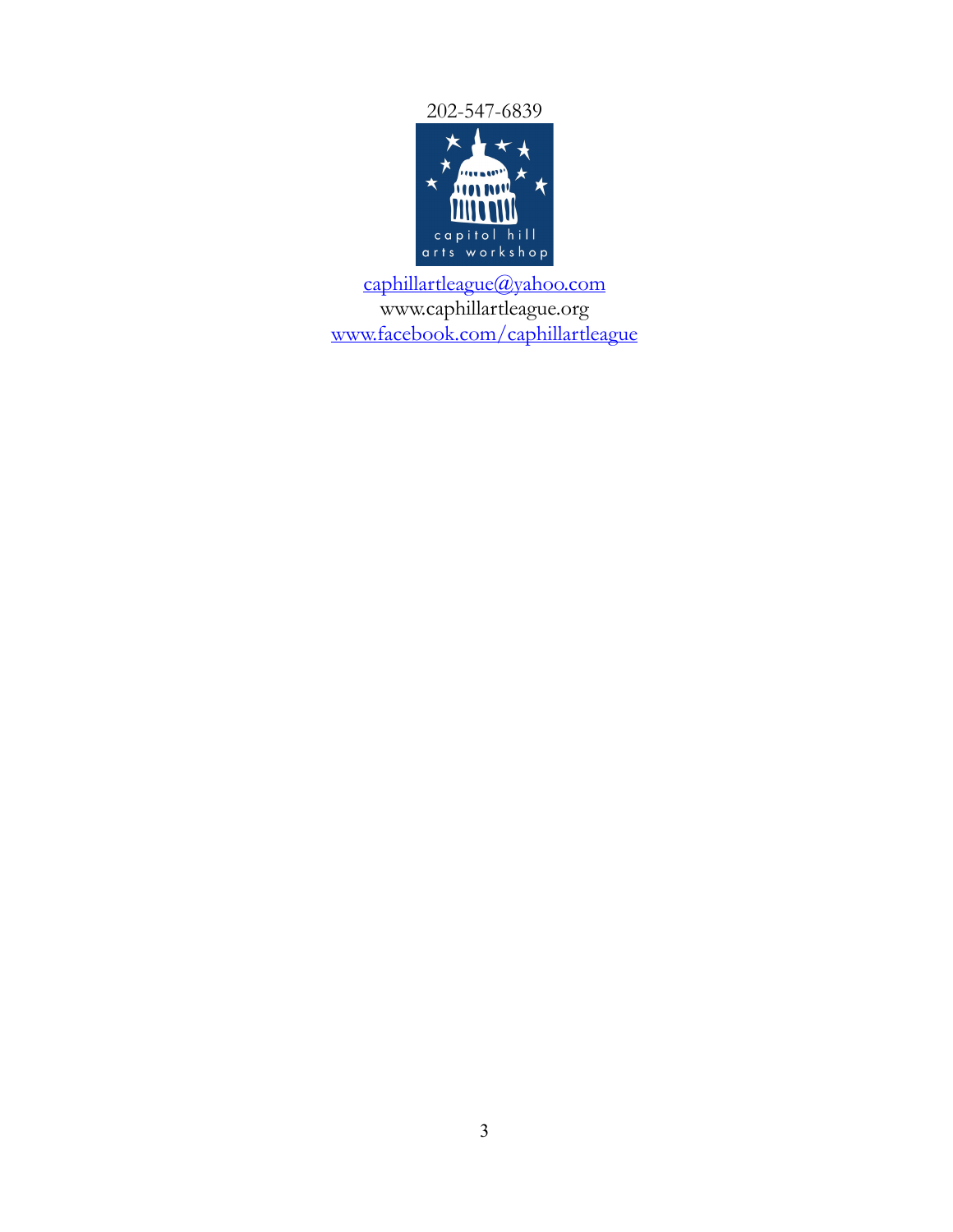### **Who We Are and What We Do**

The Capitol Hill Art League (CHAL) is a visual arts organization with members drawn from the Capitol Hill neighborhood, Washington, DC and the metropolitan region.

We promote the visual arts through member exhibits in the Capitol Hill community and beyond. Our principal effort is in producing exhibits from September to May at the Capitol Hill Arts Workshop (CHAW) and other venues. Each year we:

- •produce several juried, and one non-juried, exhibits where members can show and sell their work;
- •develop opportunities for CHAL exhibits in other venues in the metro area;
- •support artistic growth, especially through the experience of participating in juried shows and in interacting with fellow artists at a variety of CHALsponsored events;
- •bring CHAL members and the community together for exhibit opening receptions where artists can meet each other and listen to the juror talks; and

CHAL also provides its members:

- •quarterly e-newsletter;
- •information about exhibits members are involved in at local venues outside the CHAW gallery;
- •information on opportunities for exhibiting work in other venues;
- •information about and participation in public art projects,
- •workshops, lectures, tours, and other services, such as professional photographing of member work; and
- •a continuing strong relationship within the Capitol Hill Arts Workshop.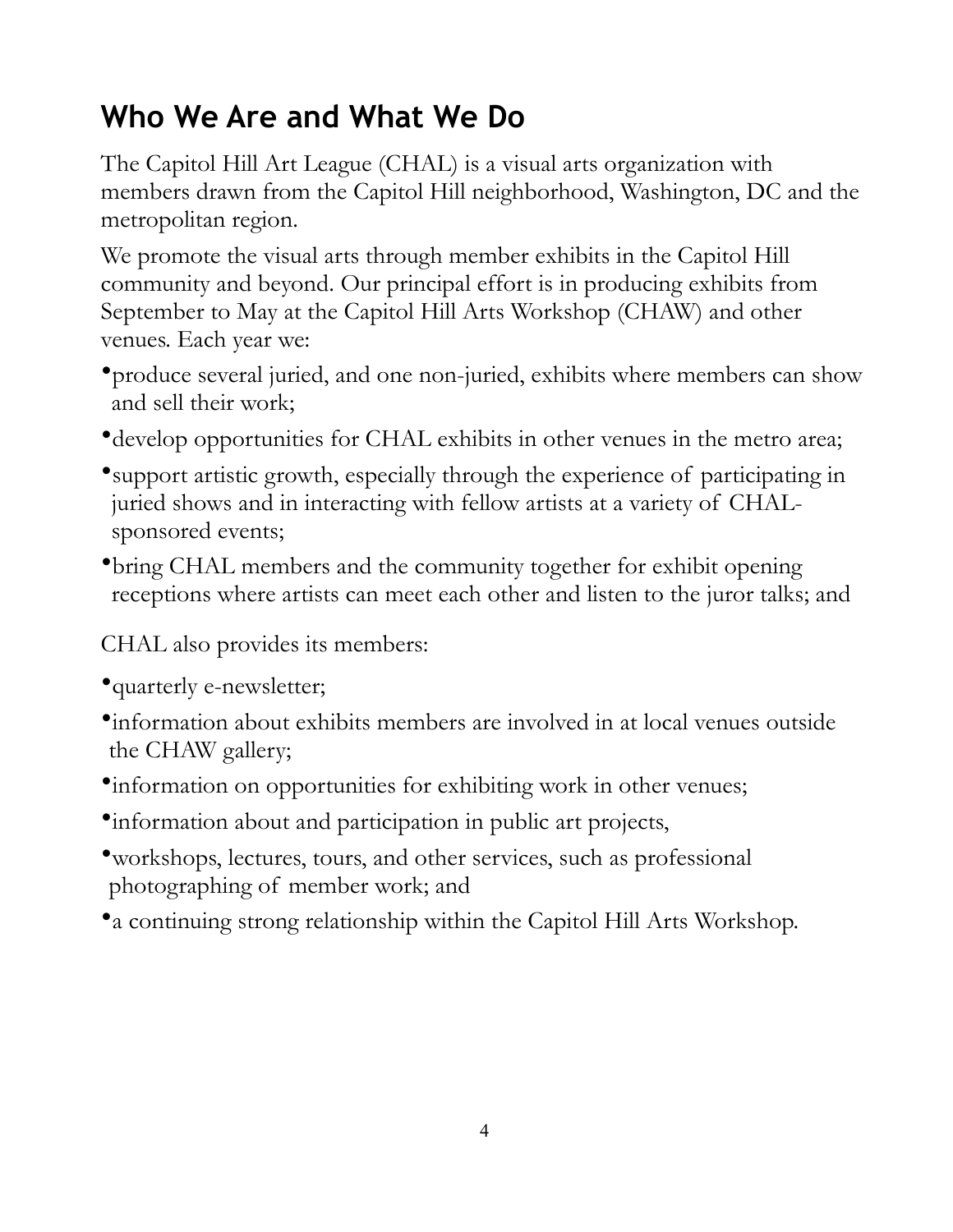### **We Invite You to Become a Member**

Membership is open to anyone 18 and over.

The membership fee is \$50 for one year which begins on August 31 plus a commitment to volunteer in CHAL activities and exhibits. In lieu of volunteering time, members may pay an additional annual \$40 fee. This option is intended only for those artists who are truly not able to contribute time to CHAL due to time or health limitations. College students with valid ID may pay a \$25 membership fee; volunteering is required for student members.

Volunteers may choose to assist with receiving, jurying, coordinating monthly openings, managing web design and maintenance, writing the CHAL newsletter, and developing workshop and exhibit events outside the CHAW gallery. Volunteering is an integral part of CHAL, critical to the art league's smooth functioning but also key to the sense of membership for the artists.

The membership fee may be prorated during the year for new members only, beginning in January through May with a reduction of \$5 per month during the first five months of the year. The non-volunteering fee is \$40 regardless of when one joins. Continuing members pay the full rate each year, regardless of when membership is renewed.

Membership forms are available by visiting CHAW as well as on the web at [www.caphillartleague.org](http://www.chaw.org/affiliates). Completed membership forms and dues may be mailed or delivered in person to:

CHAL, c/o CHAW, 545 7<sup>th</sup> St SE, Washington DC 20003

# **The CHAL Year**

Starting in October, CHAL presents six exhibits at CHAW and other venues. For exhibits in the Gallery at CHAW artwork is usually received from members at CHAW on the first Saturday of that month and the following Monday, from 9:30–11:30 AM each day. Exhibits at outside venues and the Annual Open Call exhibit at CHAW use a digital submission system. For digital submissions, complete instructions on the process are emailed out in advance as a Call for Entry.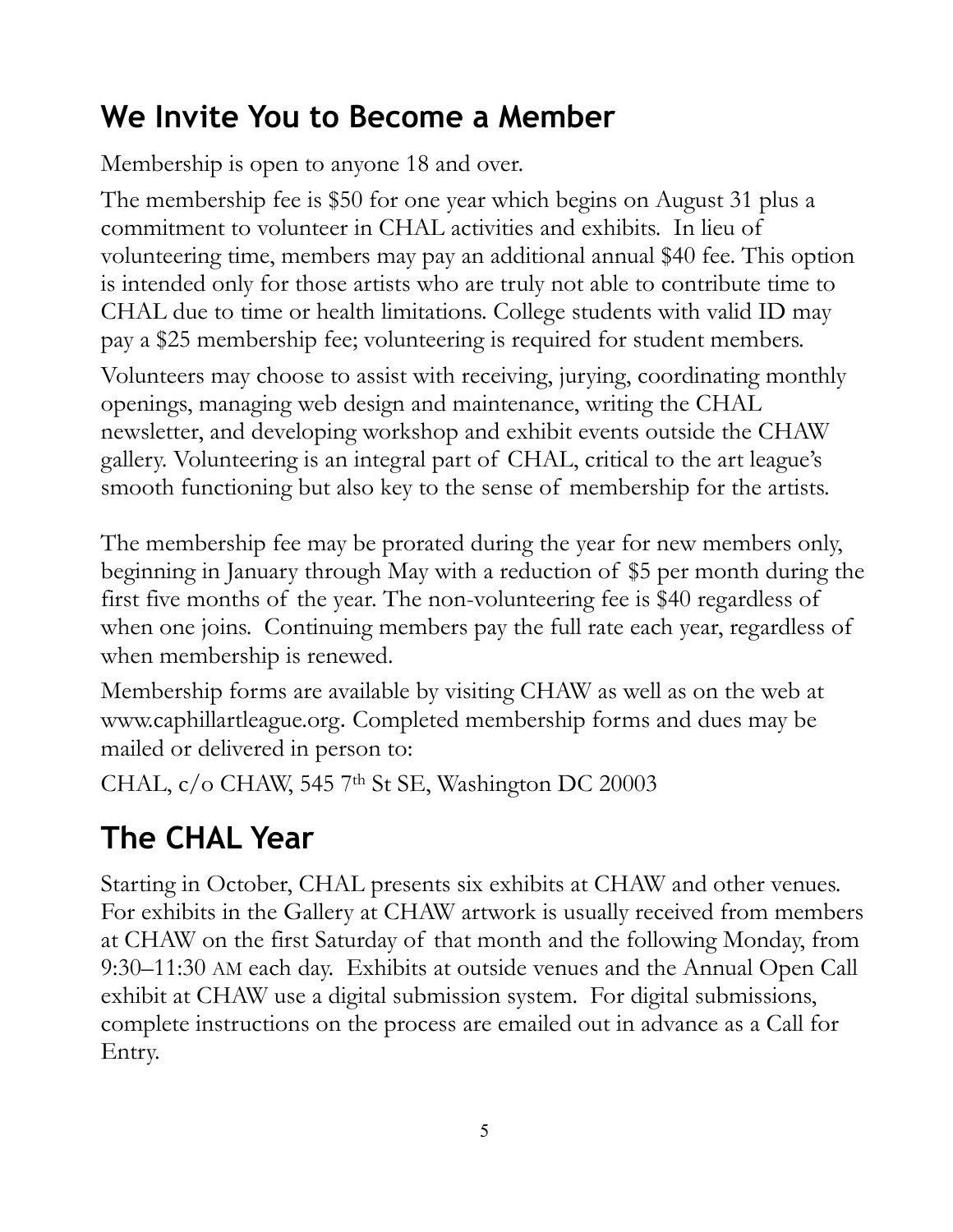For the six exhibits, jurors who are knowledgeable in a range of at media choose works with an eye to creating a coherent exhibit. Exhibits may have a theme, which is designed to be open to interpretation by artists and jurors. Art League volunteers, hang the exhibit during the week after the jurying process.

All exhibits held in the Gallery at CHAW open with a reception and juror's talk beginning at 5:00 PM; the juror generally speaks at 5:30 PM.

### **Annual Meeting**

The annual meeting is an opportunity for members to meet, enjoy refreshments and come together to discuss the year's successes, challenges and ways to improve the organization. Annual meeting details will be emailed to members and posted on CHAL's website.

### **Process for Submitting Work**

Prior to receiving, CHAL sends electronic communications with the theme for the monthly show, name of juror, receiving times, and date and times for opening and juror talk. The image with the email announcement displays a CHAL member's work that was recognized in a prior juried exhibition.

Members may submit up to three pieces for each juried exhibit. If two or three pieces are sold as a unit (not separately), then these constitute a diptych or triptych and are counted as one submission. If an artist submits two or three pieces that s/he wants displayed as a unit but are to be sold as multiple units, then these pieces count as two or three submissions (respectively). Only original works may be submitted (no copies are accepted, even of your own work, including giclées). Photos and digital manipulations are considered original. Work must have been finished in the <u>last three years</u>. There are no size limits but we must be able to accommodate the piece in the CHAW gallery. Maximum weight for wall-hung pieces is 30 pounds. This weight limit cannot be exceeded for safety reasons.

Non-members may also enter CHAL juried exhibits (non-juried exhibits and sales are members-only) and may submit up to three pieces of work for a flat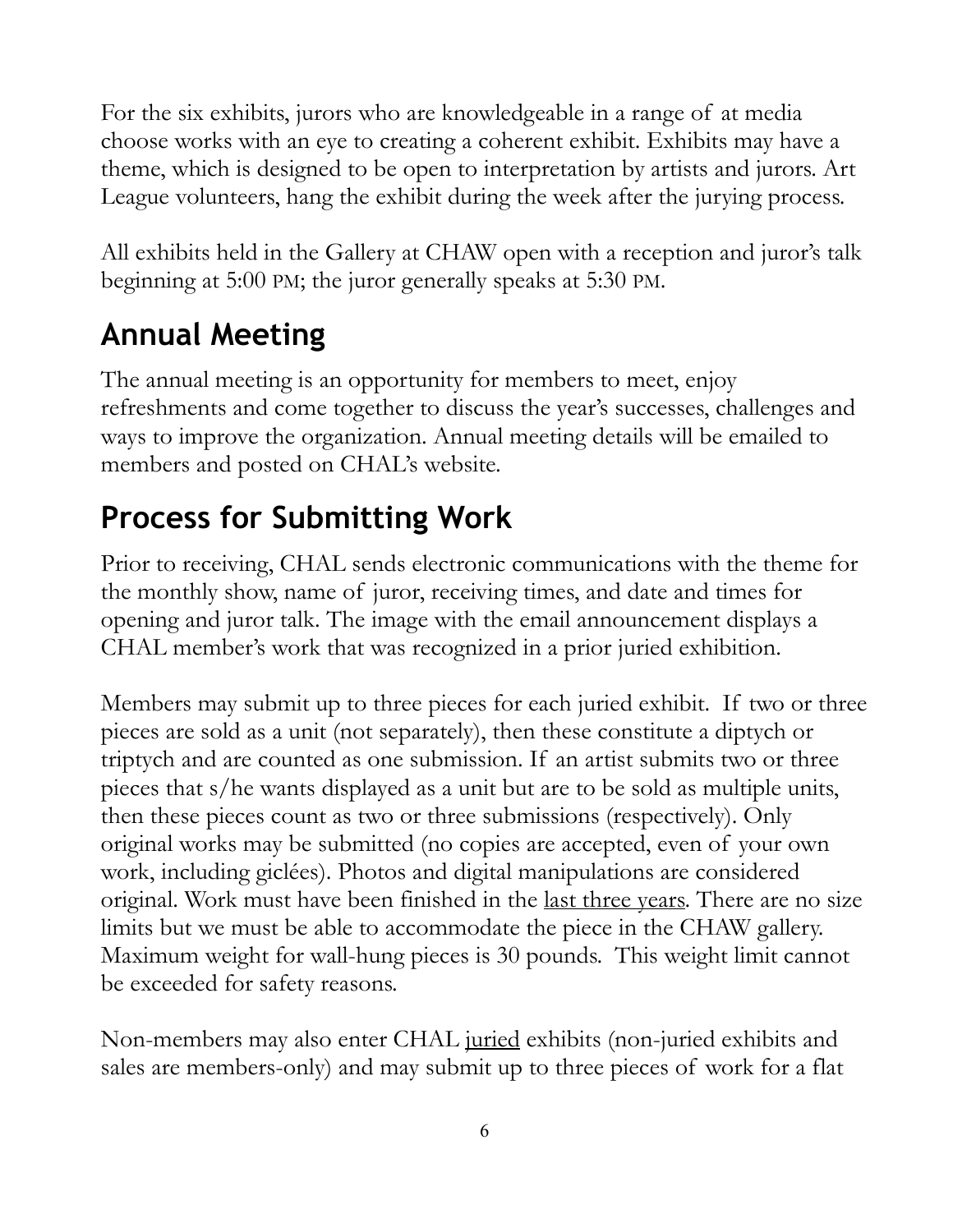submission fee of \$25. Works must adhere to CHAL guidelines, framing and presentation requirements.

Work previously exhibited in a juried CHAL exhibit may not be resubmitted for any subsequent juried CHAL exhibits. But previously non-accepted work may be resubmitted as it may be juried into a subsequent exhibit.

ALL WORK MUST BE FOR SALE. No prices may be changed after work is entered. It is important to keep prices of work consistent, regardless of where it is exhibited.

Each work must have a submission entry label (available on the CHAL website, or at receiving) attached on the back. These entry labels are your only paperwork for receiving, and help us keep organized. A non-refundable entry fee of \$5, \$9 or \$12 for one, two or three works, respectively, is due at receiving. The Capitol Hill Art League Steering Committee will be the sole and FINAL judge of a work's acceptability for submission.

### **How to Prepare Your Work for Exhibit**

CHAL exhibits work in a professional manner. Requirements are explained below. Please note that pieces that do not conform to these requirements will not be permitted to be submitted at Receiving for in-person juried CHAL exhibits. Any pieces accepted to a digital-submission exhibit that are delivered and do not conform to these requirements will not be hung in the exhibit until deficits are redressed.

#### **Paintings on canvas or board, and fabric art**

Works must be securely prepared for hanging, normally with D-rings or Nielsen wire holders (for metal frames) and hanging wires firmly attached to the back. Secure the D-rings or Nielsen wire holders approximately two inches down the sides from the top of the frame. Work will be eliminated if poorly prepared or still wet. It is important that your artwork is shown to its best advantage. Edges must be finished. No staples or tacks may show on front or sides. If staples or tacks do show, you may cover them with strips of finished wood, as if framing.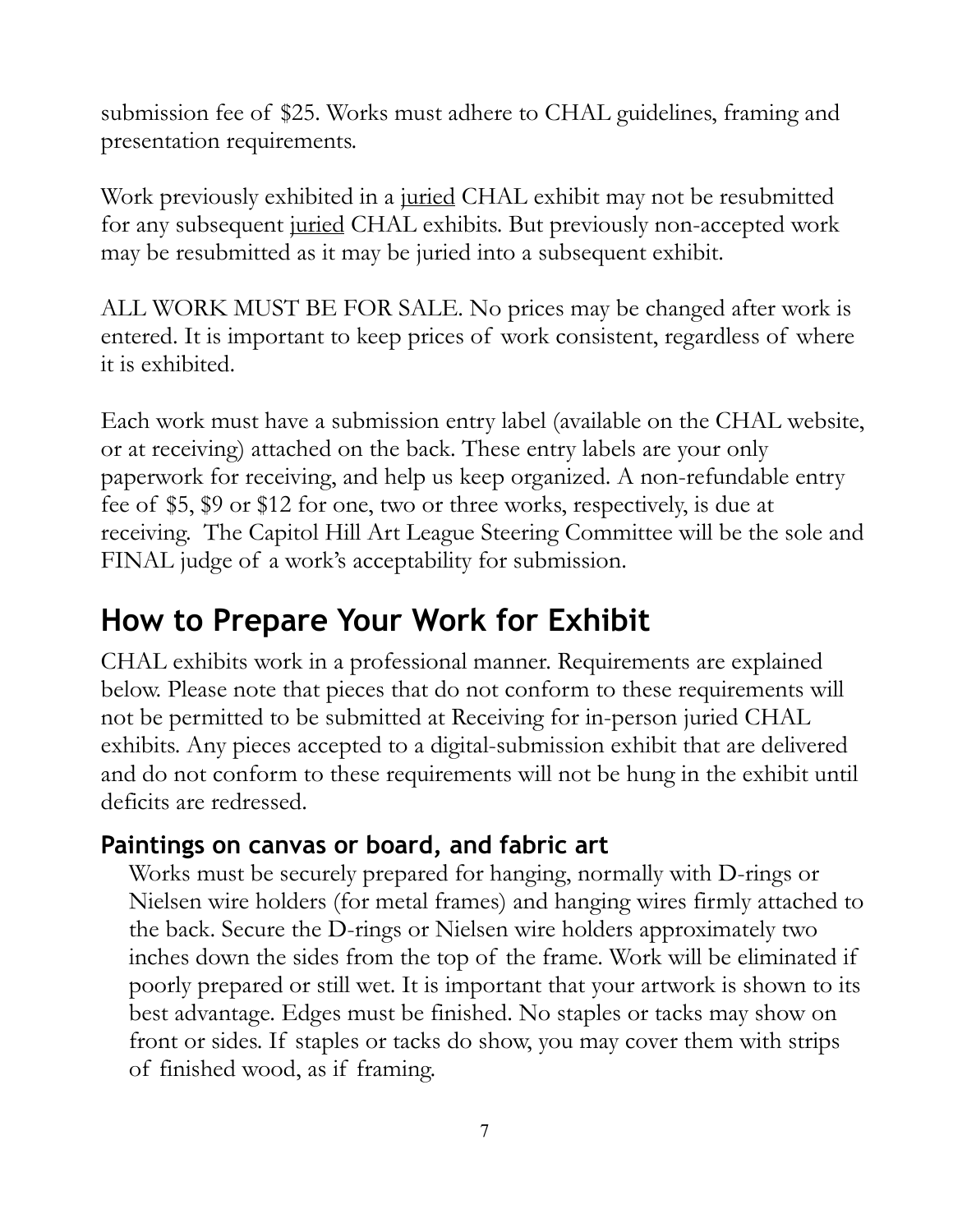#### **Works on paper**

Watercolors, drawings, sumi-e, lithographs and other print media, photographs, and anything with a paper mat, should have a protective covering of glass or Plexiglas. No taped or clip frames are allowed. To exhibit your work to its best advantage, we suggest that you use white or cream mats and simple frames (unless the frame is part of the artwork itself). We require sturdy frames and wire on the back. The wire must be connected to the frame via eye screws or Nielsen wire holders so it will be secure enough to hold solidly. Secure the D-rings or Nielsen wire holders approximately two inches down the sides from the top of the frame.

#### **Three-dimensional work**

Safety of works made of fragile materials like glass, ceramic, paper, feathers, etc., is a concern for the artist. Collaged sculptures may also be fragile in their construction, even if the materials are unbreakable.

Fragile work should be delivered in bubble wrap or other safe cushioning, and museum gel or another method should be provided to help the work remain secure where displayed.

#### **Ensuring safety of your work**

Actual damage to artwork at CHAW is quite rare, but cannot be ruled out as a possibility. A children's after-school program and other groups use our gallery. In general we must assume a certain level of risk for all works. Also, pieces held in our storage closet are vulnerable to scratching, though we try our best to protect them. CHAL and CHAW do not carry insurance on artwork. The artist assumes the risks of displaying work.

### **Judging and Posting Results**

An invited juror who is not a CHAL member selects each month's exhibit. Our jurors are regionally or nationally recognized. Jurors are professors, teachers, museum curators and gallery owners.

Each exhibit is solely the choice of its juror. The Capitol Hill Art League does not control the selection of work. Having a different juror each month assures variety in successive exhibits and broader opportunities for member artists.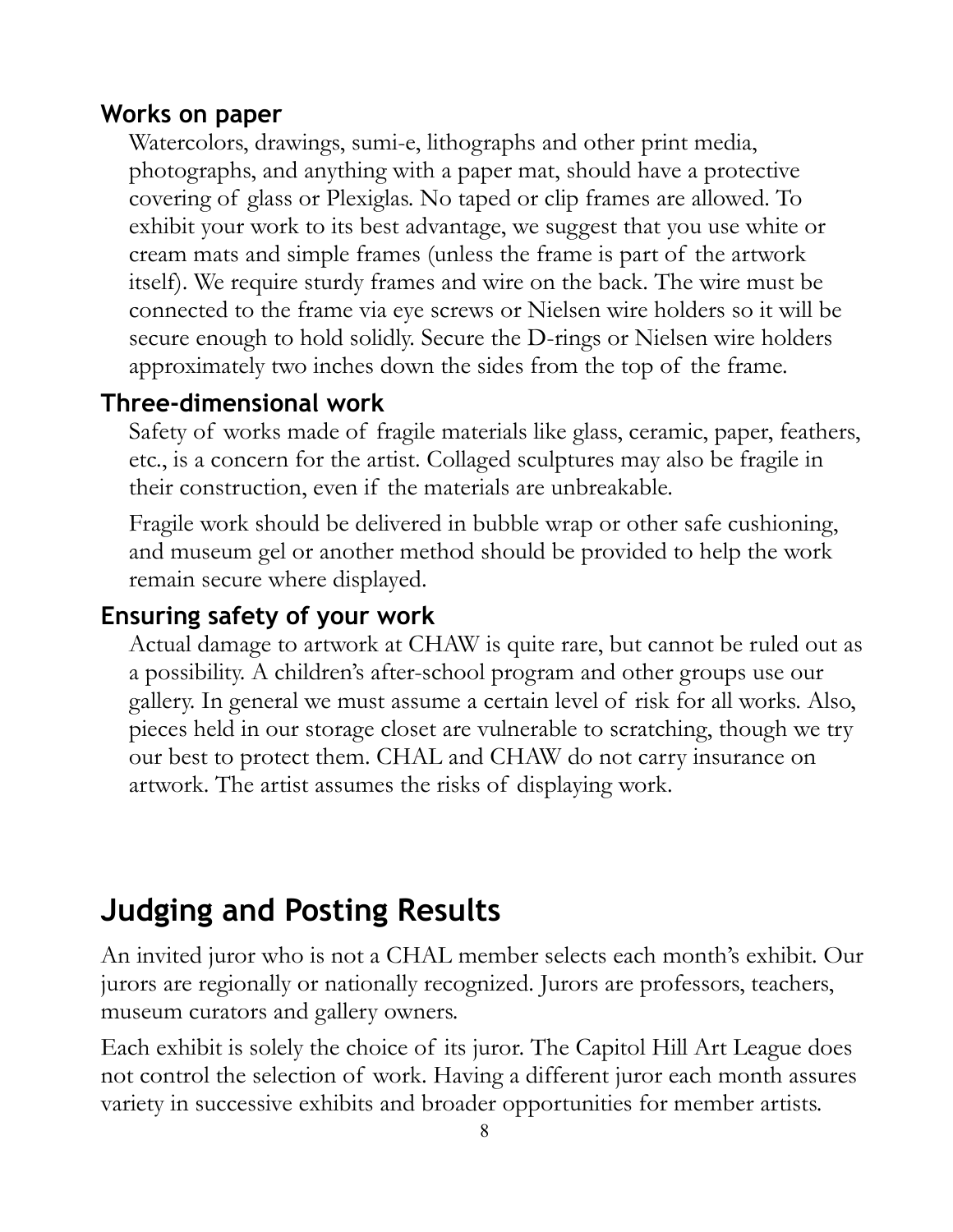Suggestions for future jurors and themes are welcome; please make them to an Art League steering committee member.

Names of artists and accepted pieces are posted online at [www.caphillartleague.org](http://www.caphillartleague.org) by 3:00 PM on the Wednesday after jurying unless otherwise specified. The list is also emailed to all CHAL members by that time. Please <u>do not call</u> CHAW to ask for jurying results.

## **Picking Up Work**

Work selected for a Capitol Hill Art League juried exhibit hangs for the duration of the exhibit. All works accepted into and presented in a juried CHAL exhibit must remain in the show until it closes.Work not accepted for the current exhibit is placed immediately in the CHAL storage closet for retrieval by the artist.

The artist may pick up unsold work when CHAW is open. Unpurchased work MUST be logged out on the sign-out sheet inside the closet door. This is the only method by which a piece's departure is tracked. Work left in the closet longer than 90 days will become the property of the Capitol Hill Art League.

The buyer will pick up sold work from CHAW.

Because our storage space is limited, we ask that you pick up work in a timely manner. Work larger than 30x48 inches will not fit in the CHAL closet, and this is a special concern. Please pick work up no later than one day after jurying if it was not accepted. Work that has been accepted and part of a show must be picked up at the next receiving or at the end of the show. This helps prevent damage to art. Work may not be picked up during the opening reception.

CHAW is open Monday through Thursday 9:30 AM–9:00 PM, Fridays 9:30 AM– 6:00 PM, and Saturday 9:00 AM–2:00 PM. CHAW is closed on Sundays, DC school closings and city holidays.

At the end of the CHAL exhibit year in June, the closet must be cleared of all art to make way for the student exhibit in June and later summer events. The final date of exhibit will vary by year, but will be no later than the second Saturday of each June.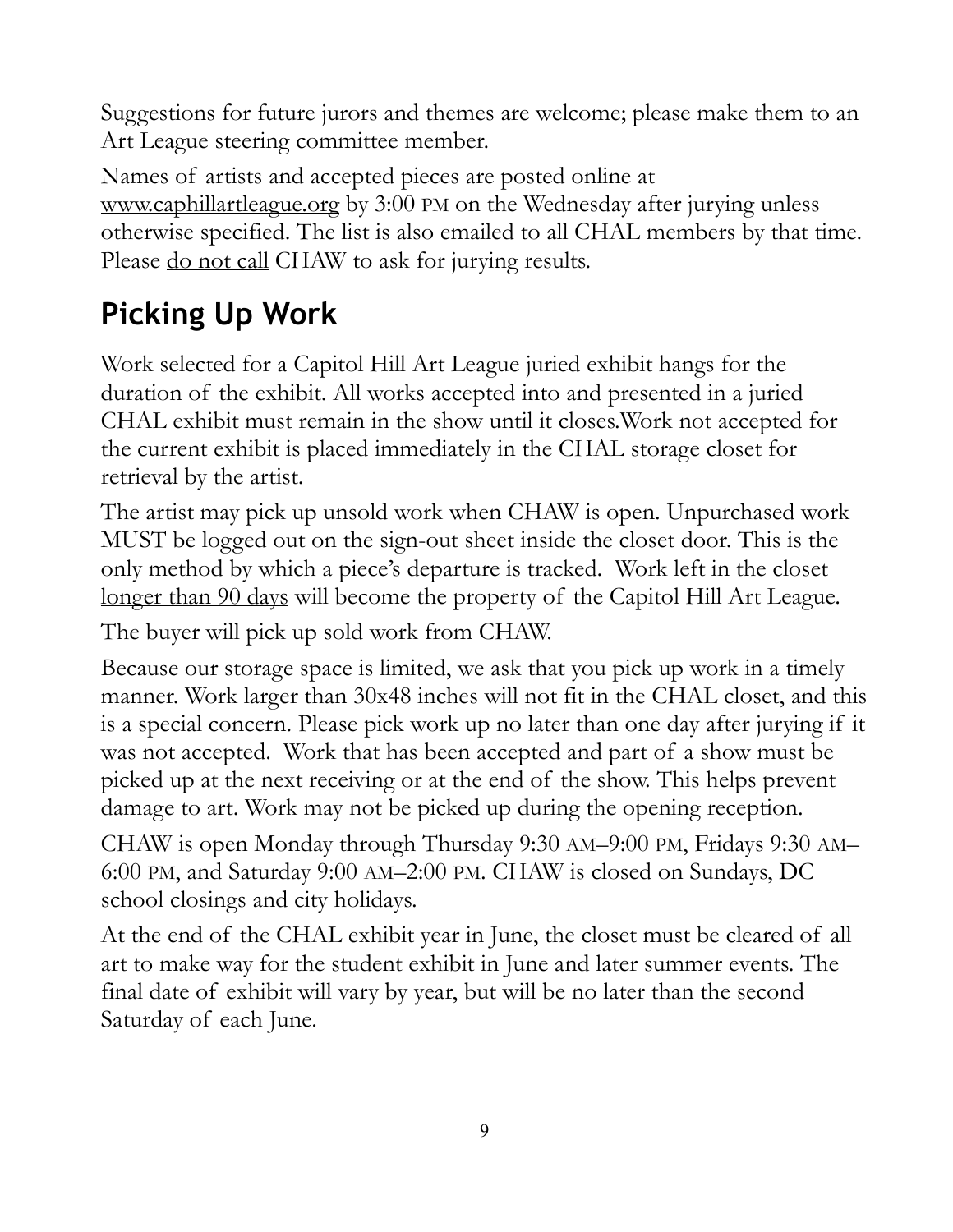### **How Sales Are Handled**

Although in the temporary possession of the Capitol Hill Art League, works of art remain the property of the artist. Upon sale, ownership transfers from the artist to the purchaser.

CHAL sells works of art by cash, check, or major credit card. CHAL does not negotiate prices. Art priced for a CHAL show should retain the same price and value for future purchase or shows outside of CHAL.

Artists receive 75% of the sales price, excluding sales tax. The 25% commission that CHAL retains helps with the cost of the gallery and supports exhibit expenses (such as beverages and the juror's honorarium) as well as occasional special events and classes.

Sold work should not be removed until the close of the exhibit. An exception may be made for out-of-town buyers.

### **Sales After An Exhibit and Referrals for Sale**

CHAL members must not make an arrangement with a buyer for a lower price after an exhibit. The buyer may never have seen your work except for CHAL efforts. Openings often create a buzz that produces a commitment to buy. Member artists' opportunity to exhibit with CHAL depends on this agreement with CHAW to adhere to financial arrangements between CHAL and CHAW.

Members remit to CHAL 10% of any non-exhibit sales made through CHAL or through its direct contact or referral. For instance, if a patron whom an artist meets through CHAL wants to see additional work, a studio visit is arranged, and a sale is made outside the gallery—even when the artist handles the entire process—a 10% referral fee is due to CHAL.

### **Steering Committee**

The Steering Committee, composed of volunteers from the Capitol Hill Art League membership, meets monthly. Committee responsibilities include:

- identifying jurors,
- managing exhibits,
- developing membership and volunteer opportunities,,